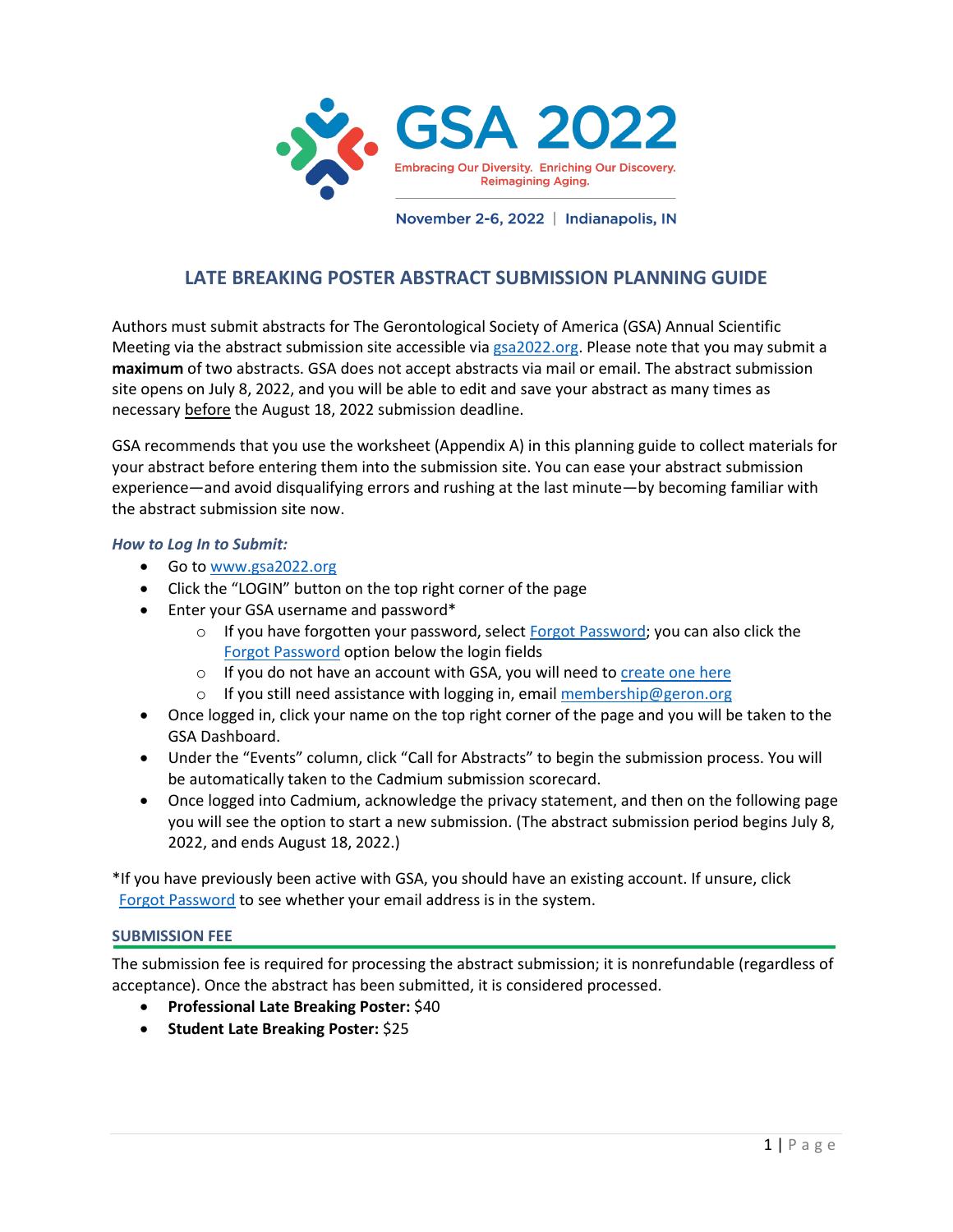

### **SUBMISSION CRITERIA**

Late Breaking Abstract submissions are reserved for submissions of compelling research results that were previously not available at the time of the general abstract submission deadline. Submitters will be required to include a statement of timeliness about why the abstract is late breaking.

Abstracts must be based on original scholarship\*. Both empirical and theoretical/conceptual contributions are welcome. Abstracts must report realized results (not anticipated results) or educational activities and/or summarize major conclusions. The following items will be considered during the review process:

- Timeliness of research results
- Clear statement of research aims, scholarship, or educational objectives and the significance of this work
- Specificity and appropriateness of methods
- Specificity of key findings (results and/or major conclusions)
- Clarity of implications for theory, further research, education, or practice

GSA is committed to the [Reframing Aging Initiative.](http://www.reframingaging.org/) Within your submission, avoid categorical terms for older adults such as "seniors," "the aged," or "the elderly." Review and respect the guidelines in Appendix B.

## **STATEMENT OF TIMELINESS**

Provide a detailed explanation in 250 words or less as to why this submission is considered late breaking research. Abstracts must have information included which was not yet available during the time of the first submission deadline.

### **PRESENTATION TYPE**

• **Poster:** displayed on a board (sized 4 feet high by 8 feet wide) in the Exhibit Hall with 1 hour of face-to-face time to present to attendees visiting the posters in the session.

## **SESSION TOPIC**

Abstracts must be submitted with a session topic (Appendix C), which functions as a key phrase or word that closely aligns with the focus of your abstract.

- Two session topics are required and selecting a third topic is optional
- Abstracts are reviewed, placed in sessions, and scheduled according to the session topic chosen
- Session topics appear as a search feature in the meeting mobile app for accepted abstracts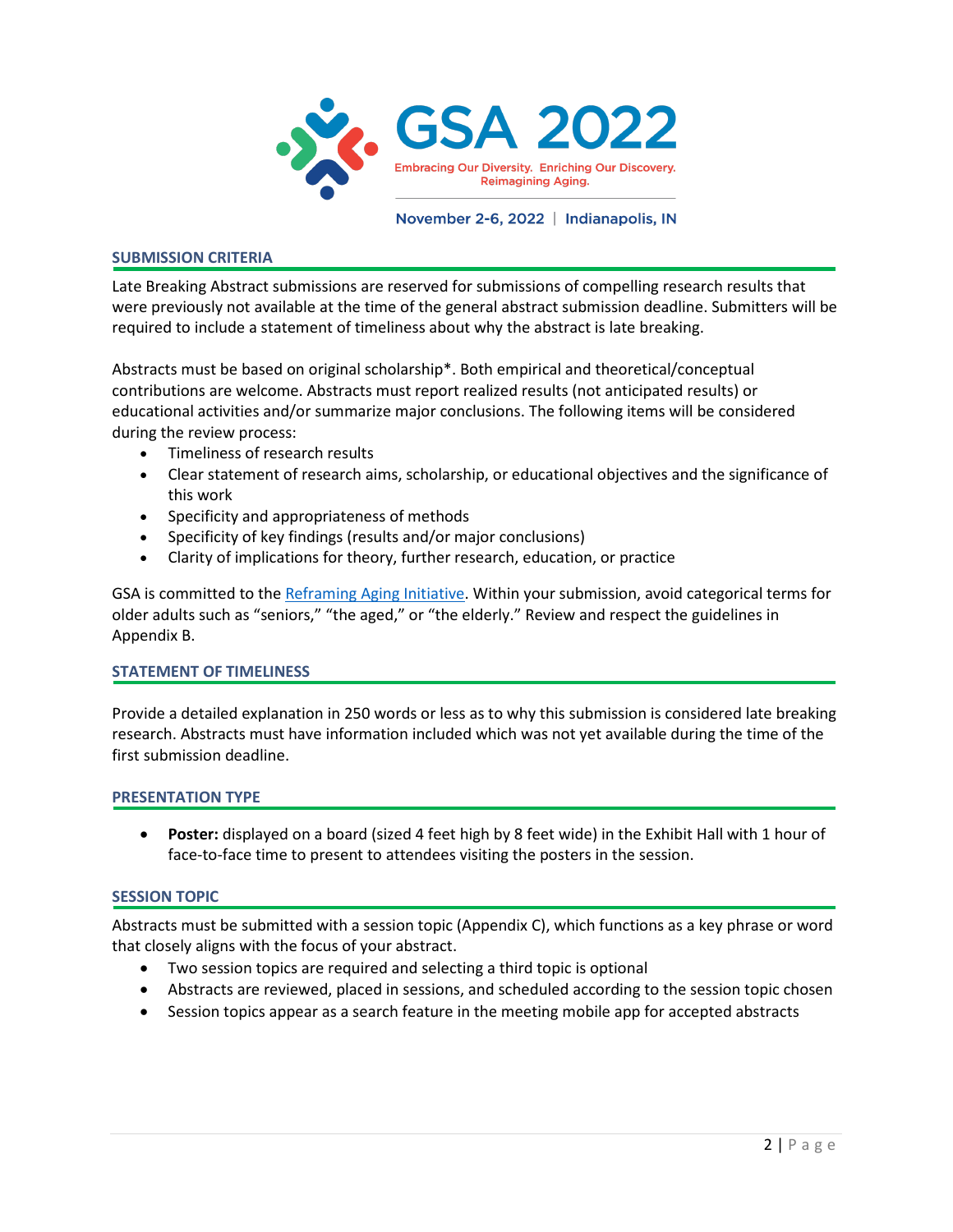

### **PROGRAM AREAS**

The late breaking poster abstract program is organized around five sections of GSA―Behavioral and Social Sciences; Biological Sciences; Health Sciences; Social Research, Policy, and Practice; Academy for Gerontology in Higher Education. When you submit an abstract, you are applying to one of these five program areas.

## **Behavioral and Social Sciences (BSS)**

The BSS Section seeks submissions that address topics related to the full range of behavioral and social science issues in gerontology. Proposed submissions should include multiple perspectives―and should cross disciplinary boundaries―on important scholarly and educational issues in gerontology. Submissions are encouraged from all levels of professionals and early investigators.

## **Biological Sciences (BS)**

The BS Section seeks poster submissions that report on mechanistic research relevant to the fundamental biological processes of aging, lifelong health, and age-related diseases.

## **Health Sciences (HS)**

The HS Section seeks submissions that reflect a broad range of multidisciplinary or interdisciplinary clinical, health services, epidemiologic, and translational research and scholarship. Physicians, nurses, dentists, nutritionists, therapists, doctoral trainee scientists, and other professionals conducting clinical and population research and scholarship on the health of older individuals will present and discuss their work with a multidisciplinary audience. Submissions that cross disciplinary boundaries and submissions from early investigators are encouraged.

## **Social Research, Policy, and Practice (SRPP)**

The SRPP Section seeks submissions that address scholarship on the social, political, environmental, and economic contexts of aging for diverse individuals, groups, organizations, communities, and societies. late breaking poster abstract submissions that draw upon explicit theoretical perspectives that speak to policy, practice, and advocacy are valued. Abstract submissions that reflect scholarly collaboration among investigators at different stages of their careers and from different disciplinary and practice perspectives are encouraged. Scholarship about historically marginalized individuals, communities and examining social and health inequities is particularly encouraged.

## **Academy for Gerontology in Higher Education (AGHE)**

AGHE seeks submissions that address the promotion of age-inclusive research, curriculum and program development, evaluation of training and education programs, practice innovations, and related topics with age-friendly educational implications for gerontology and geriatrics in our age diverse world. Late breaking poster abstract submissions should incorporate multiple perspectives on contemporary areas of scholarship or practice. Submissions that underscore the role of education and training in the design, implementation, and dissemination of research, and those that present collaborative work between emerging and established scholars, are particularly encouraged.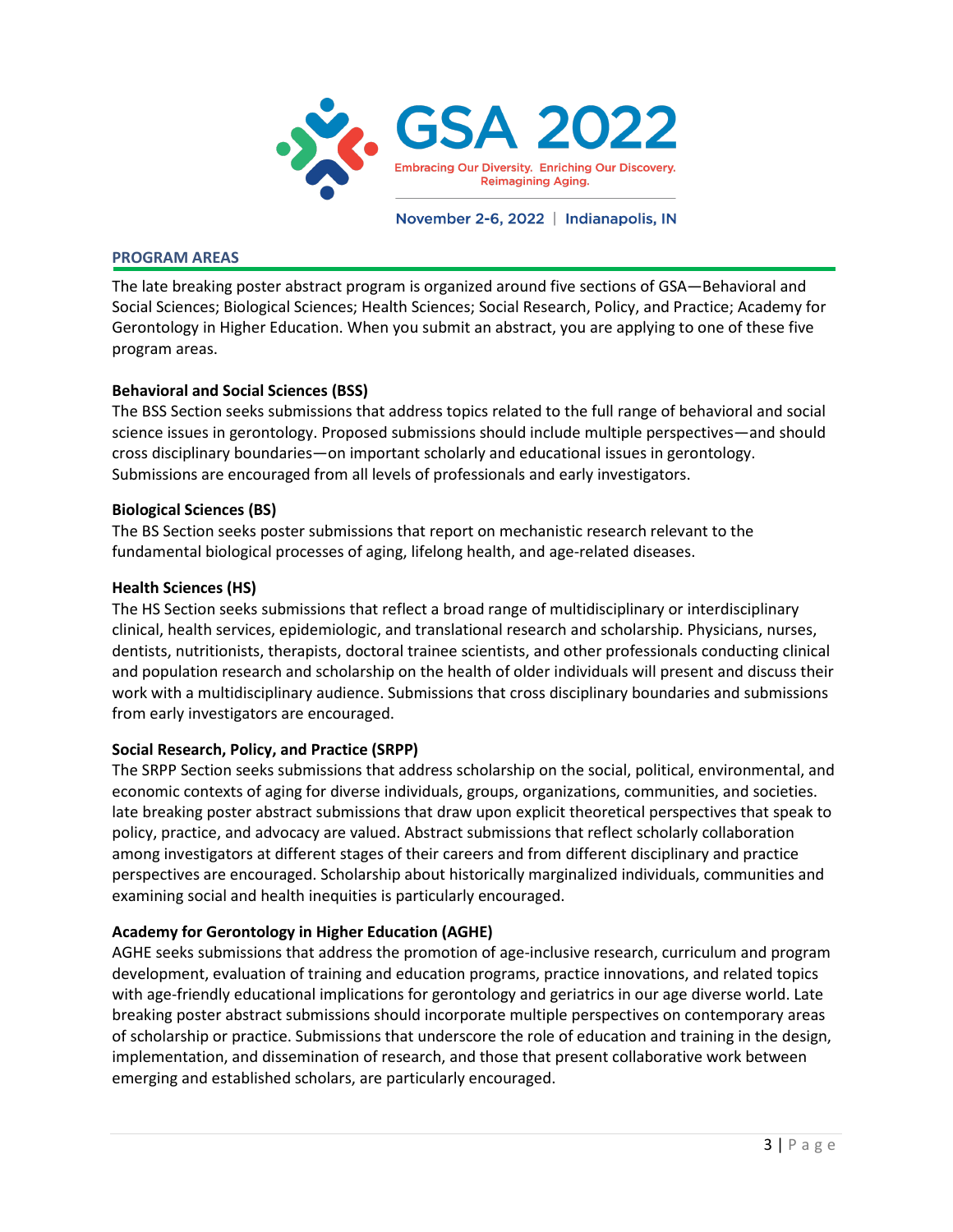

### **TITLE**

Limited to 100 characters (including spaces) and must be in title case format. Review the [APA style](https://apastyle.apa.org/style-grammar-guidelines/capitalization/title-case)  [guidelines](https://apastyle.apa.org/style-grammar-guidelines/capitalization/title-case) before finalizing your title.

### **OBJECTIVES**

Two specific and measurable objectives are required, and a third objective is optional (50 words maximum for each objective). For example, "After attending this session, participants will be able to..." Use of active verbs, such as "define," "summarize," "demonstrate," et cetera, constitute meaningful objectives.

### **ABSTRACT BODY OVERVIEW**

- All abstracts should be in the form of a single paragraph; headings, tables, and figures are not permitted
- Length: maximum 250 words

### **PARTICIPANTS**

- For accreditation purposes for continuing education, all first authors (all submissions) will be required to upload their full CV in a .doc, .docx, or .pdf format
- First authors are required to submit a conflict of interest disclosure
- **The first author can be listed as first author on a maximum of two late breaking abstracts**
- Roles
	- o First Author: presents the abstract; will receive information and all communications regarding the Presentation Management website
	- o Co-Authors: up to seven co-authors can be attached to each abstract

### **PEER REVIEW**

Abstracts will be reviewed by the Annual Scientific Meeting Program Workgroup of the Program, Publications, and Products Committee for presentation on the program.

### **CONFERENCE POLICIES**

- Late Breaking Abstracts will not be accepted if they were previously submitted to GSA's 2022 Annual Scientific Meeting and not accepted.
- Materials previously published or presented at any professional meeting may not be submitted, except in cases of substantial elaboration (e.g., additional findings) from the initial report\*.
	- o Substantial elaboration or additional findings from an initial report is defined as providing new knowledge and results that advance the understanding of the field and/or practice. Data/information regarding new interpretations of existing data may also be included in this category.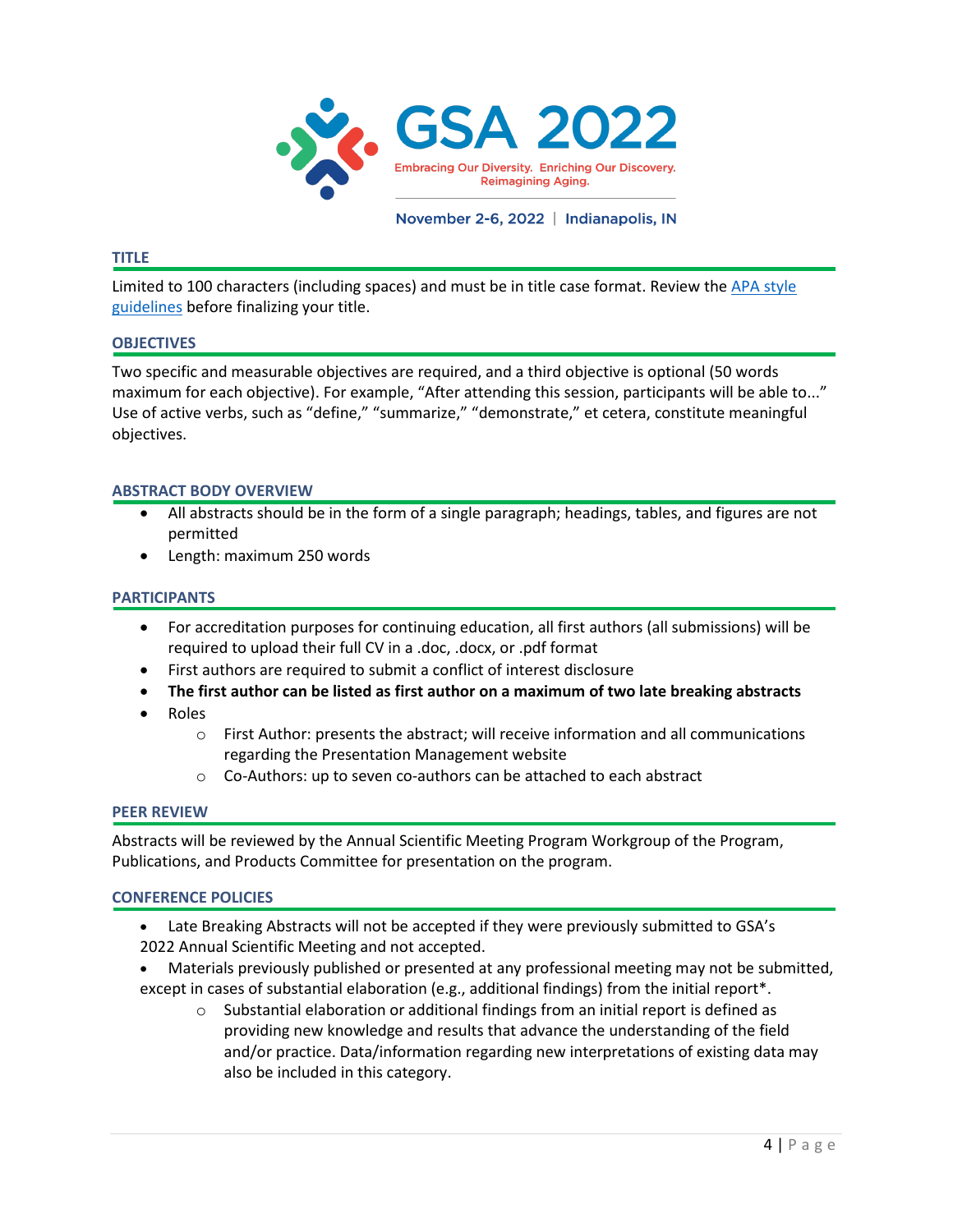

- $\circ$  Submitting a new abstract containing the same hypotheses, data, findings and/or evidence and/or discussion points, and/or conclusions as a previously published paper or presentation at a professional meeting would not be considered a case of substantial elaboration.
- Submission of your abstract to GSA will not affect the publication of an article. Manuscripts submitted to peer-reviewed journals that have not yet published would still be eligible for abstract submission.
- Individuals may not invite public officials who are not GSA members or engage in fundraising activities without prior written approval from GSA.
- All individuals attending the meeting—including speakers—are required to register and pay the registration fee.

## **NOTIFICATION AND PRESENTATION**

1. By the end of September, a notification will be emailed to the first author identified at the time of submission. The first author is responsible for notifying all co-authors of the abstract. If the abstract is accepted, the notification will include the date and time of the presentation. There is no guarantee that authors will be scheduled in nonconflicting time periods. Owing to the volume of submissions, GSA cannot honor requests for scheduling changes. The decision of the Annual Scientific Meeting Program Workgroup is final and changes to abstracts will not be accepted after the submission deadline: August 18, 2022, at 11:59 PM EST. All accepted abstracts will be published in a supplement issue of *Innovation in Aging.*

To ensure that all communications are received, we strongly encourage you to add the following email addresses to your safe senders list and to check with your institution's IT department for any quarantined messages from these senders:

- [abstracts@geron.org](mailto:abstracts@geron.org)
- [donotreply@conferenceabstracts.com](mailto:donotreply@conferenceabstracts.com)
- [donotreply@CadmiumCD.com](mailto:donotreply@CadmiumCD.com)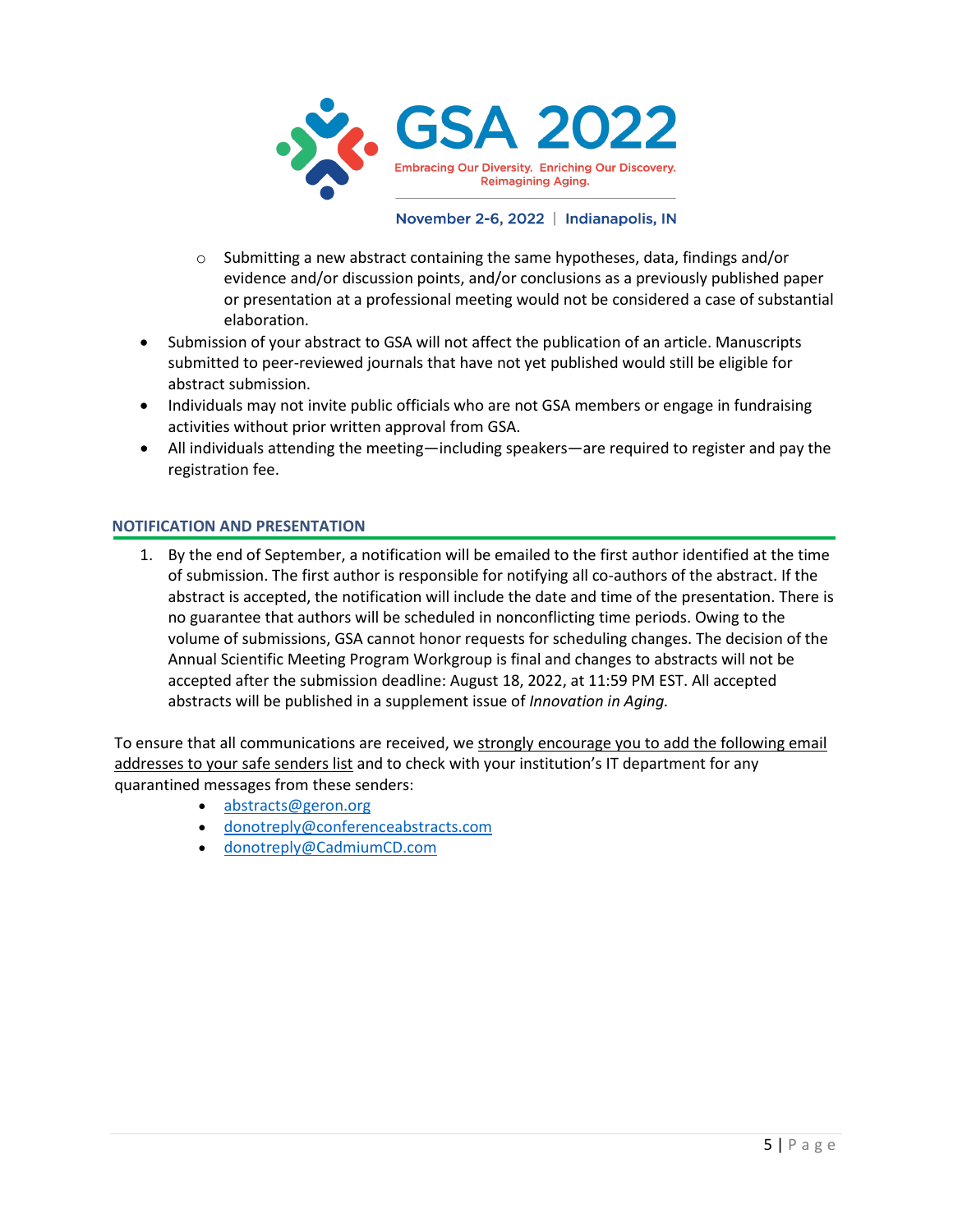

## **Appendix A. Abstract Submission Planning Worksheet**

Use this worksheet to help prepare your late breaking poster abstracts for electronic submission.

\_\_\_\_\_\_\_\_\_\_\_\_\_\_\_\_\_\_\_\_\_\_\_\_\_\_\_\_\_\_\_\_\_\_\_\_\_\_\_\_\_\_\_\_\_\_\_\_\_\_\_\_\_\_\_\_\_\_\_\_\_\_\_\_\_\_\_\_\_\_\_\_\_\_\_\_\_\_\_\_\_\_\_\_\_

\_\_\_\_\_\_\_\_\_\_\_\_\_\_\_\_\_\_\_\_\_\_\_\_\_\_\_\_\_\_\_\_\_\_\_\_\_\_\_\_\_\_\_\_\_\_\_\_\_\_\_\_\_\_\_\_\_\_\_\_\_\_\_\_\_\_\_\_\_\_\_\_\_\_\_\_\_\_\_\_\_\_\_\_\_

## **Late Breaking Poster**

**Abstract Title** (maximum of 100 characters, including spaces; must be in title case format)

## **Program Area** (choose 1)

| Academy for Gerontology in Higher Education |                        | <b>Behavioral and Social Sciences</b> |  |
|---------------------------------------------|------------------------|---------------------------------------|--|
| <b>Biological Sciences</b>                  | <b>Health Sciences</b> | Social Research, Policy, and Practice |  |

**Session Topic** (2 required, a 3rd is optional)

| n<br>ᆠ.  |  |
|----------|--|
| າ<br>ـ ـ |  |
| 2<br>J.  |  |
|          |  |

\_\_\_\_\_\_\_\_\_\_\_\_\_\_\_\_\_\_\_\_\_\_\_\_\_\_\_\_\_\_\_\_\_\_\_\_\_\_\_\_\_\_\_\_\_\_\_\_\_\_\_\_\_\_\_\_\_\_\_\_\_\_\_\_\_\_\_\_\_\_\_\_\_\_\_\_\_\_\_\_\_\_\_\_\_

\_\_\_\_\_\_\_\_\_\_\_\_\_\_\_\_\_\_\_\_\_\_\_\_\_\_\_\_\_\_\_\_\_\_\_\_\_\_\_\_\_\_\_\_\_\_\_\_\_\_\_\_\_\_\_\_\_\_\_\_\_\_\_\_\_\_\_\_\_\_\_\_\_\_\_\_\_\_\_\_\_\_\_\_\_

\_\_\_\_\_\_\_\_\_\_\_\_\_\_\_\_\_\_\_\_\_\_\_\_\_\_\_\_\_\_\_\_\_\_\_\_\_\_\_\_\_\_\_\_\_\_\_\_\_\_\_\_\_\_\_\_\_\_\_\_\_\_\_\_\_\_\_\_\_\_\_\_\_\_\_\_\_\_\_\_\_\_\_\_\_

\_\_\_\_\_\_\_\_\_\_\_\_\_\_\_\_\_\_\_\_\_\_\_\_\_\_\_\_\_\_\_\_\_\_\_\_\_\_\_\_\_\_\_\_\_\_\_\_\_\_\_\_\_\_\_\_\_\_\_\_\_\_\_\_\_\_\_\_\_\_\_\_\_\_\_\_\_\_\_\_\_\_\_\_\_

\_\_\_\_\_\_\_\_\_\_\_\_\_\_\_\_\_\_\_\_\_\_\_\_\_\_\_\_\_\_\_\_\_\_\_\_\_\_\_\_\_\_\_\_\_\_\_\_\_\_\_\_\_\_\_\_\_\_\_\_\_\_\_\_\_\_\_\_\_\_\_\_\_\_\_\_\_\_\_\_\_\_\_\_\_

\_\_\_\_\_\_\_\_\_\_\_\_\_\_\_\_\_\_\_\_\_\_\_\_\_\_\_\_\_\_\_\_\_\_\_\_\_\_\_\_\_\_\_\_\_\_\_\_\_\_\_\_\_\_\_\_\_\_\_\_\_\_\_\_\_\_\_\_\_\_\_\_\_\_\_\_\_\_\_\_\_\_\_\_\_

\_\_\_\_\_\_\_\_\_\_\_\_\_\_\_\_\_\_\_\_\_\_\_\_\_\_\_\_\_\_\_\_\_\_\_\_\_\_\_\_\_\_\_\_\_\_\_\_\_\_\_\_\_\_\_\_\_\_\_\_\_\_\_\_\_\_\_\_\_\_\_\_\_\_\_\_\_\_\_\_\_\_\_\_\_

**Abstract Body** (maximum of 250 words; must be continuous paragraph and cannot contain any headings, tables, or figures)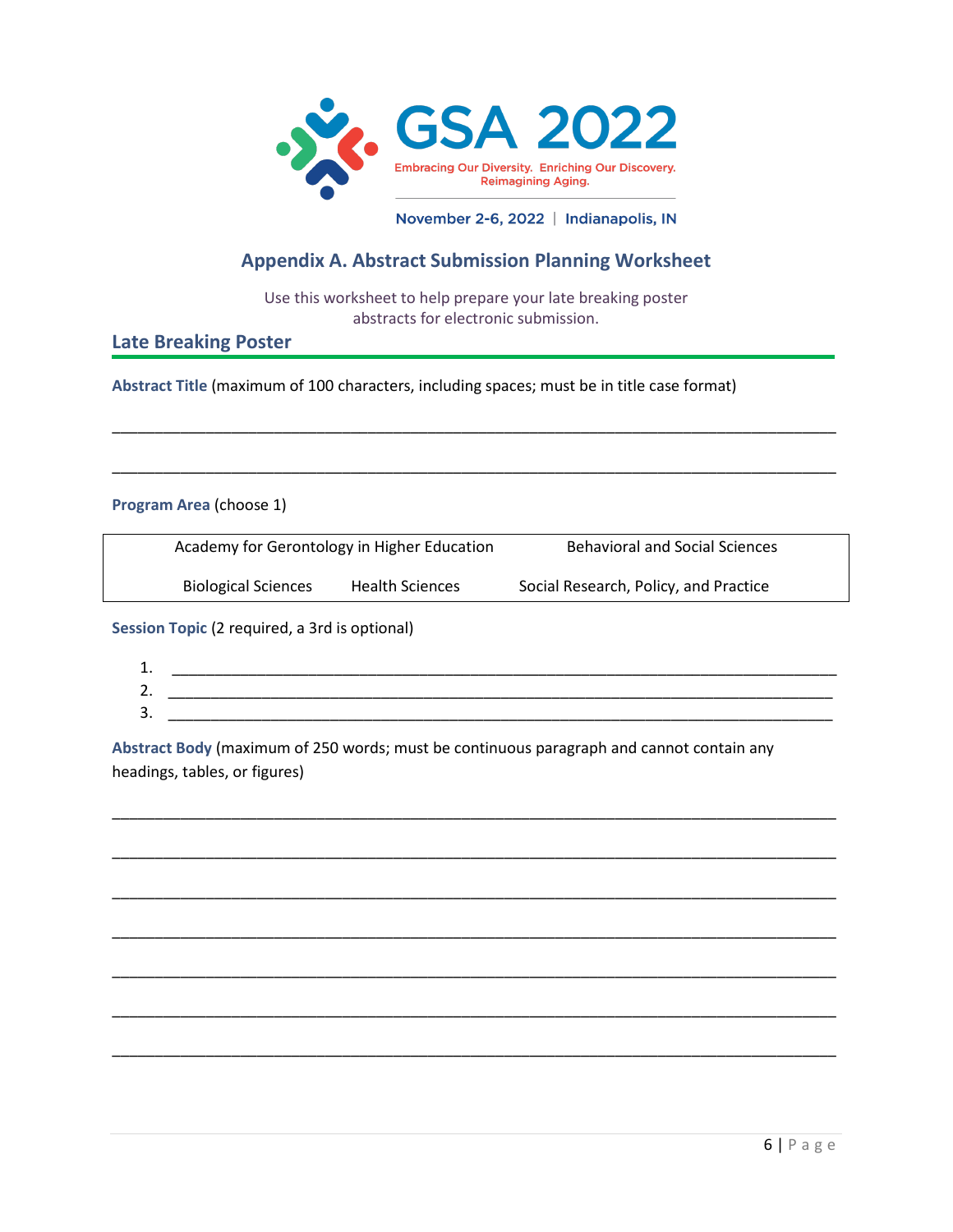

\_\_\_\_\_\_\_\_\_\_\_\_\_\_\_\_\_\_\_\_\_\_\_\_\_\_\_\_\_\_\_\_\_\_\_\_\_\_\_\_\_\_\_\_\_\_\_\_\_\_\_\_\_\_\_\_\_\_\_\_\_\_\_\_\_\_\_\_\_\_\_\_\_\_\_\_\_\_\_\_\_\_\_\_\_

\_\_\_\_\_\_\_\_\_\_\_\_\_\_\_\_\_\_\_\_\_\_\_\_\_\_\_\_\_\_\_\_\_\_\_\_\_\_\_\_\_\_\_\_\_\_\_\_\_\_\_\_\_\_\_\_\_\_\_\_\_\_\_\_\_\_\_\_\_\_\_\_\_\_\_\_\_\_\_\_\_\_\_\_\_

\_\_\_\_\_\_\_\_\_\_\_\_\_\_\_\_\_\_\_\_\_\_\_\_\_\_\_\_\_\_\_\_\_\_\_\_\_\_\_\_\_\_\_\_\_\_\_\_\_\_\_\_\_\_\_\_\_\_\_\_\_\_\_\_\_\_\_\_\_\_\_\_\_\_\_\_\_\_\_\_\_\_\_\_\_

\_\_\_\_\_\_\_\_\_\_\_\_\_\_\_\_\_\_\_\_\_\_\_\_\_\_\_\_\_\_\_\_\_\_\_\_\_\_\_\_\_\_\_\_\_\_\_\_\_\_\_\_\_\_\_\_\_\_\_\_\_\_\_\_\_\_\_\_\_\_\_\_\_\_\_\_\_\_\_\_\_\_\_\_\_

November 2-6, 2022 | Indianapolis, IN

**Statement of Timeliness** (maximum of 250 words; required)

**Objectives** (2 required, a 3rd is optional; maximum of 50 words for each objective)

**Please confirm you have read and reviewed the Reframing Aging Guidelines (Appendix B): \_\_\_\_\_**

**Please confirm you have added [abstracts@geron.org,](mailto:abstracts@geron.org) [donotreply@conferenceabstracts.com,](mailto:donotreply@conferenceabstracts.com) and [donotreply@CadmiumCD.com](mailto:donotreply@CadmiumCD.com) as safe senders in your email client list. \_\_\_\_\_\_** 

**Participants:** During the submission process, you may click the "Invite" blue button to trigger an automated email notification for participants (Co-Authors) to complete the information requested.

## *First Author* (required)—a CV is required for upload to the submission site as a PDF

| Primary Institution/Organization Mailing Address:                                |  |
|----------------------------------------------------------------------------------|--|
| Primary Institution/Organization City/State: ___________________________________ |  |
|                                                                                  |  |
|                                                                                  |  |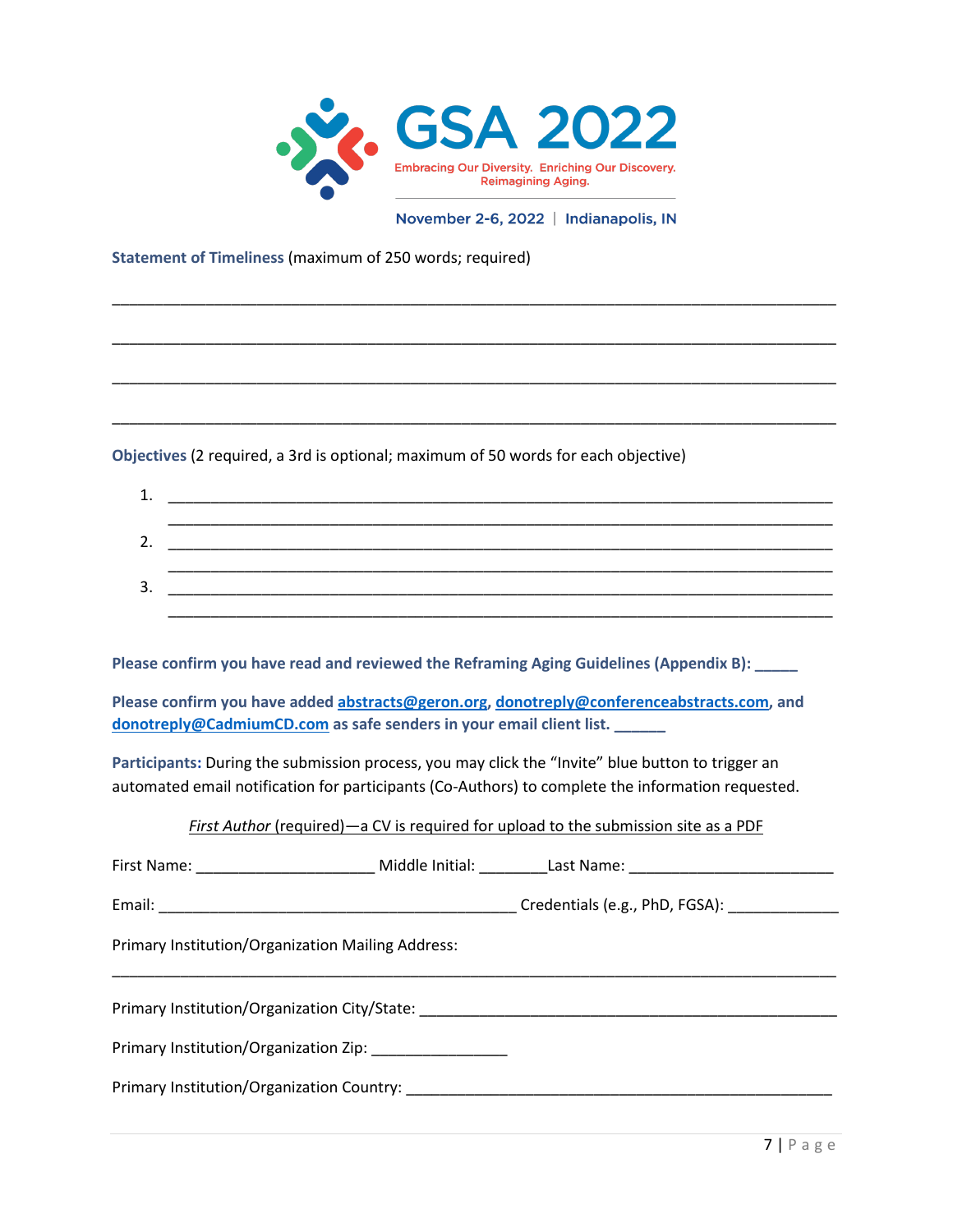

Primary Institution/Organization (position title, department, institution/organization name):

Secondary Institution/Organization, if applicable (position title, department, institution/organization name, city, state, country):

\_\_\_\_\_\_\_\_\_\_\_\_\_\_\_\_\_\_\_\_\_\_\_\_\_\_\_\_\_\_\_\_\_\_\_\_\_\_\_\_\_\_\_\_\_\_\_\_\_\_\_\_\_\_\_\_\_\_\_\_\_\_\_\_\_\_\_\_\_\_\_\_\_\_\_\_\_\_\_\_\_\_\_\_\_

## \_\_\_\_\_\_\_\_\_\_\_\_\_\_\_\_\_\_\_\_\_\_\_\_\_\_\_\_\_\_\_\_\_\_\_\_\_\_\_\_\_\_\_\_\_\_\_\_\_\_\_\_\_\_\_\_\_\_\_\_\_\_\_\_\_\_\_\_\_\_\_\_\_\_\_\_\_\_\_\_\_\_\_\_\_ **NOTE: Author information (name, credentials, institution/organization name, city, state, country) will appear exactly as submitted in meeting materials.**

Is the author an early career scholar (in a mentored position AND/OR within 10 years of terminal degree)? Yes No

Is the author from an underrepresented population in the biomedical, clinical, behavioral, or social sciences as defined by the [NIH Diversity in Extramural Programs?](https://extramural-diversity.nih.gov/diversity-matters)

- $\Box$  Yes, and I would like to be considered for a Biological Sciences Minority Scholar Travel Award.
- Yes, but I would *not* like to be considered for a Biological Sciences Minority Scholar Travel Award.
- $\Box$  No

## **Conflict of Interest Disclosure (required for First Author):**

In the past 12 months, have you (or an immediate family member) had a financial relationship with a commercial organization that produces, markets, re-sells, or distributes health care goods or services consumed by, or used on, patients? If so, you *must* complete the *"Add a financial relationship"* section.

- $\Box$  I have no real or apparent conflicts of interest to disclose.
- $\Box$  I (or my spouse/partner) have potential conflicts of interest to disclose.

If you reported relationship(s) above with a commercial organization that produces health care products or services: Does the educational content (over which you have control) involve the products or services of the commercial organization? Yes No N/A

Add a financial relationship: Company Name:

Self Spouse/Partner Both Self and Spouse/Partner

Type of Financial Relationship:

- □ Advisory Committee/Board Member
- □ Consultant
- □ Educational Grant
- Employment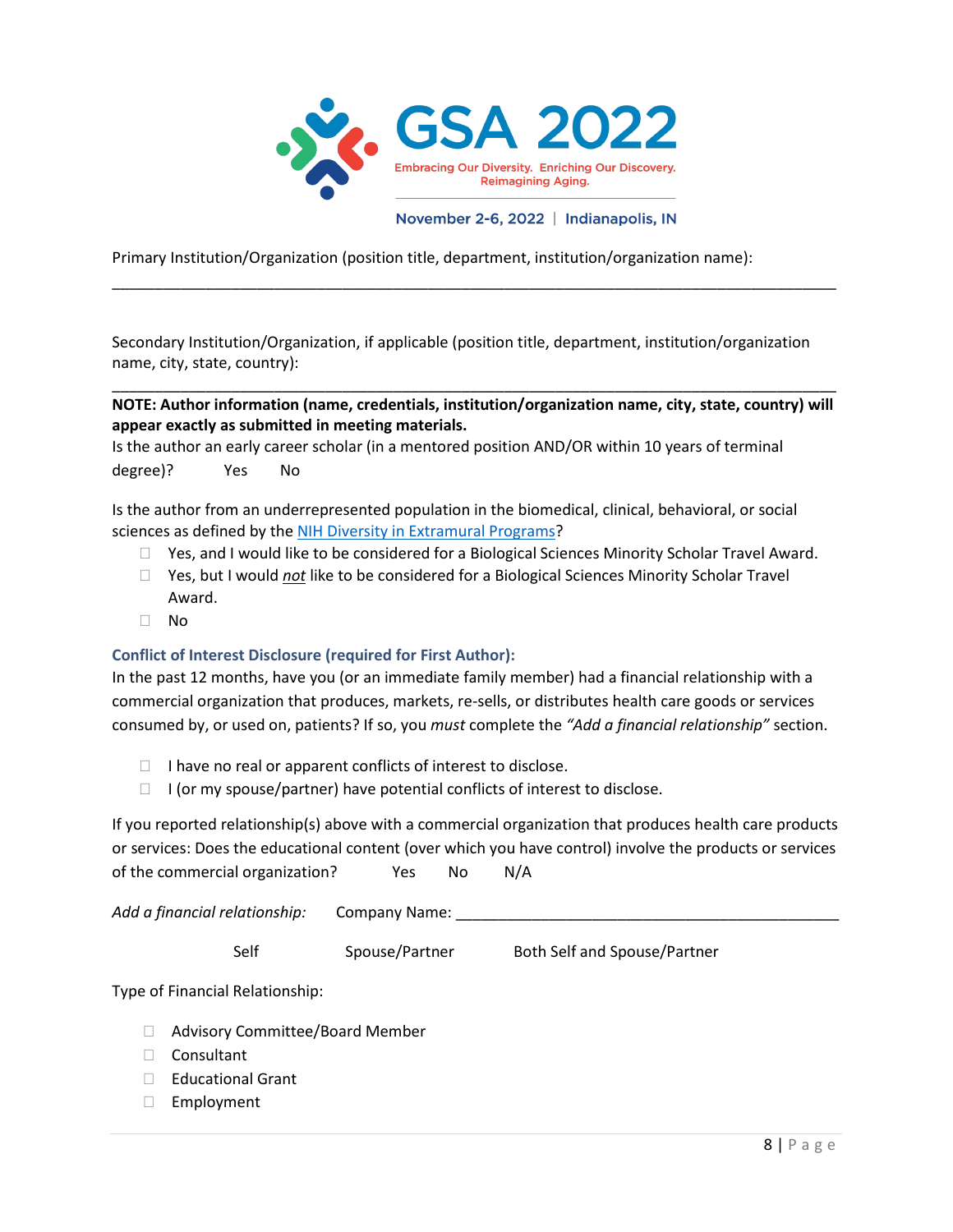

- □ Industry Grant Support
- $\Box$  Other: \_

### *Co-Author* (up to 7 optional)—a CV and disclosure are NOT required

|                                                                                               | First Name: _______________________________ Middle Initial: __________Last Name: _____________________________ |
|-----------------------------------------------------------------------------------------------|----------------------------------------------------------------------------------------------------------------|
|                                                                                               |                                                                                                                |
| Primary Institution/Organization Mailing Address:                                             |                                                                                                                |
|                                                                                               | Primary Institution/Organization City/State: ___________________________________                               |
| Primary Institution/Organization Zip: ____________________                                    |                                                                                                                |
|                                                                                               |                                                                                                                |
| Primary Institution/Organization (position title, department, institution/organization name): |                                                                                                                |
|                                                                                               |                                                                                                                |

Secondary Institution/Organization, if applicable (position title, department, institution/organization name, city, state, country):

**NOTE: Author information (name, credentials, institution/organization name, city, state, country) will appear exactly as submitted in meeting materials.** 

\_\_\_\_\_\_\_\_\_\_\_\_\_\_\_\_\_\_\_\_\_\_\_\_\_\_\_\_\_\_\_\_\_\_\_\_\_\_\_\_\_\_\_\_\_\_\_\_\_\_\_\_\_\_\_\_\_\_\_\_\_\_\_\_\_\_\_\_\_\_\_\_\_\_\_\_\_\_\_\_\_\_\_\_\_

Is the author an early career scholar (in a mentored position AND/OR within 10 years of terminal degree)? Yes No

Is the author from an underrepresented population in the biomedical, clinical, behavioral, or social sciences as defined by the [NIH Diversity in Extramural Programs?](https://extramural-diversity.nih.gov/diversity-matters)

- □ Yes, and I would like to be considered for a Biological Sciences Minority Scholar Travel Award.
- Yes, but I would *not* like to be considered for a Biological Sciences Minority Scholar Travel Award.
- No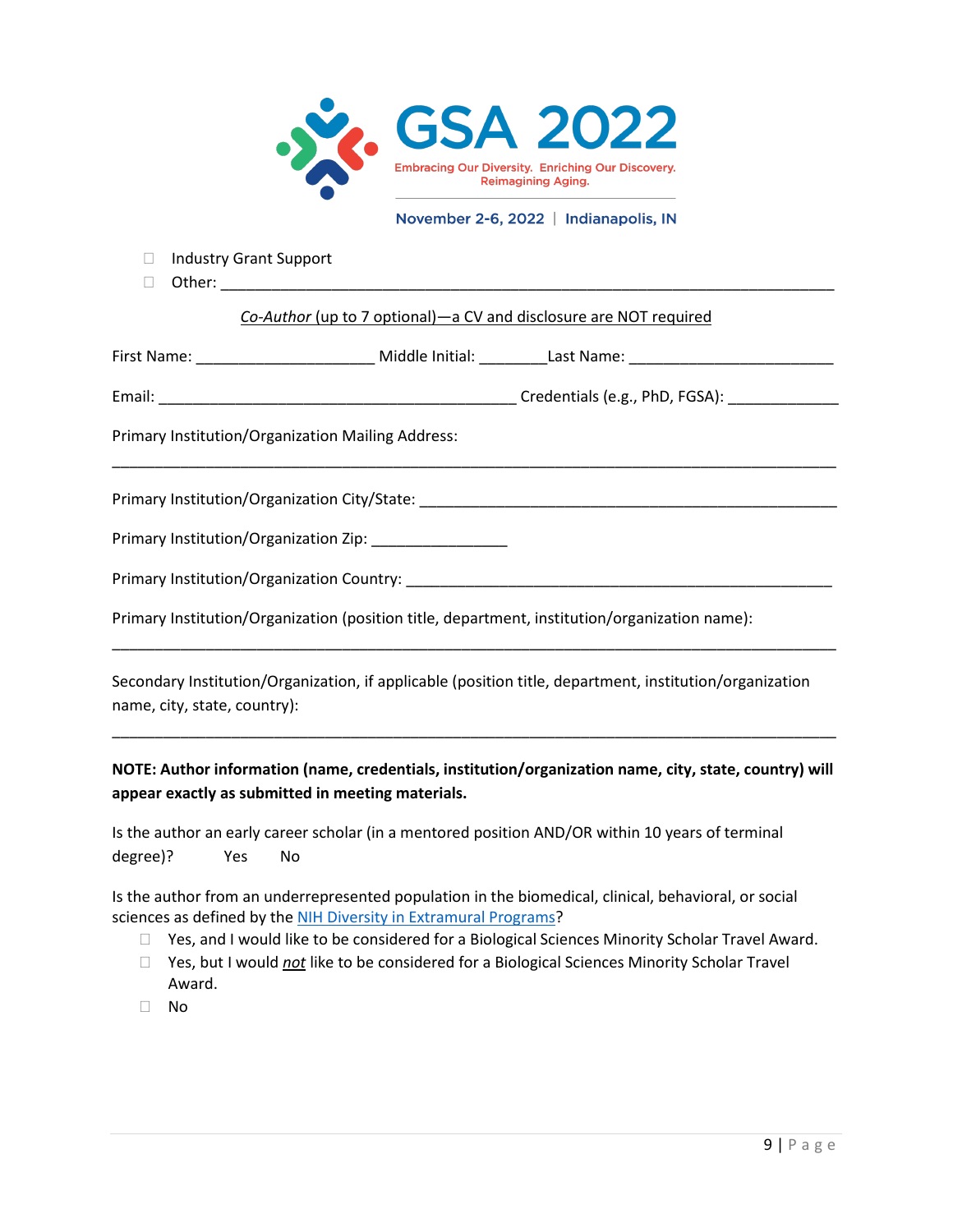

### **Additional Information**

Does your submission relate to another theme? (Select all that apply)

- $\Box$  Abstract submission focuses on education
- $\Box$  Abstract submission contains international-related elements
- $\Box$  Abstract submission relates to minority issues in aging
- $\Box$  Abstract submission has a policy focus
- $\Box$  Abstract submission contains humanities and arts–related elements
- $\Box$  Abstract submission addresses social and health equity, diversity, and inclusion

### Where did you hear about the GSA Call for Abstracts? (Select all that apply)

- $\Box$  Received something in the mail
- □ At a conference/trade show
- GSA Email
- GSA Journals
- □ GSA Member
- GSA Social Media
- □ GSA Website
- GSA Connect
- Colleague
- $\Box$  Other:

## **Publication and Formatting Agreement**

I am aware that if my research is accepted for the GSA 2022 Annual Scientific Meeting, I confirm that the following information is correct and understand that it is as it will appear in online and printed meeting materials. GSA will format the provided content according to page layout formats specific to each submission type. I acknowledge:

- $\Box$  The spelling and capitalization of the abstract submission is correct
- $\Box$  The author information (name, credentials, institution/organization, city, state, country) is correct and will appear exactly as submitted in meeting materials
- $\Box$  My abstract submission follows APA title case guidelines
- $\Box$  I can edit submission details until the submission closing date (August 18, 2022-11:59 PM EST)
- $\Box$  No additional edits can be made after the submission closing date (August 18, 2022–11:59 PM EST)

### **Payment**

Payment by credit card will be collected upon submission.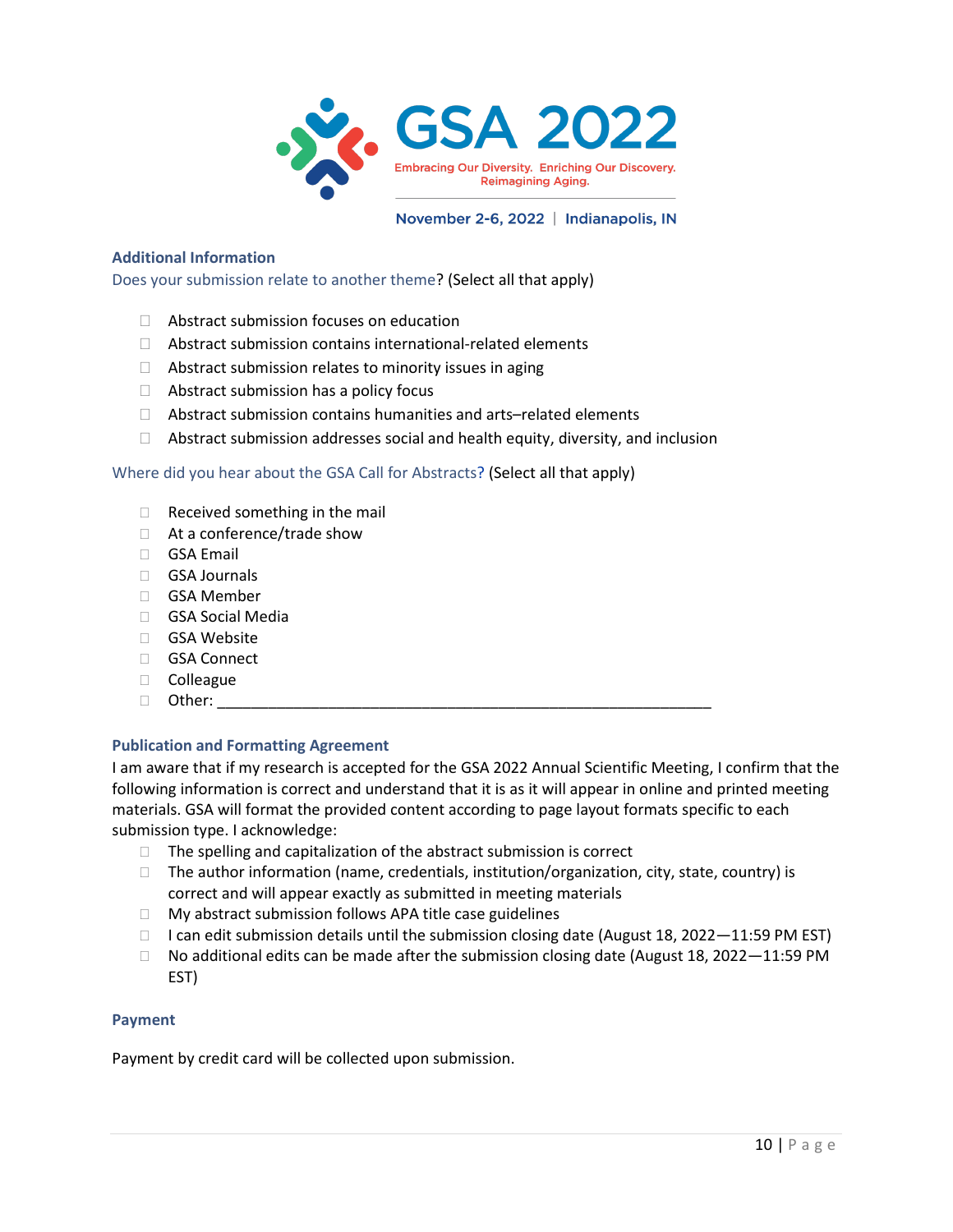

# **Appendix B. Reframing Aging Abstract Guidelines**

In keeping with GSA's commitment to the Reframing Aging Initiative, the GSA Program, Publications, and Products Committee provides the following guidelines for individuals submitting abstracts for presentations at the Annual Scientific Meeting. These guidelines reflect expert recommendations on how to change the public's misperceptions of the aging population. They als[o incorporate recent](https://www.reframingaging.org/News-Events/View/ArticleId/10027/Aging-in-Style-AMA-APA-and-AP-Guides-Adopt-Bias-Free-Language) changes to style in the *Publication Manual of the APA, AMA Manual of Style, AP Stylebook,* and NIH policy guidelines formulated by the Inclusion Across the Lifespan working group. Other members of the Leaders of Aging Organizations have also taken steps to implement changes (e.g., the American Geriatrics Society has modified its journal submission and call for abstracts policies with similar changes).

- To support a more inclusive image of aging, we ask that our meeting presenters adopt "older adult," "older persons," or "older people" as the preferred terms for describing individuals aged 65 years and older as opposed to "seniors," "the elderly," and "the aged."
- Presenters are encouraged to provide a specific age range (e.g., "older adults aged 75 to 84 years") or to use specific qualifiers (e.g., "older Canadians," "American women 75 years of age and older") when describing research or making recommendations about patient care or the health of the population.
- Given that much of gerontological and geriatrics research references disorders, diseases, or functional limitations that affect some older adults, this guidance highlights how *not* to talk about disabilities or disease. Authors should put the person first by saying "person with diabetes" instead of "diabetic patient." Also, avoid descriptions of people as victims or using emotional terms that suggest helplessness (e.g., "afflicted with," "suffering from," "stricken with," "maimed").
- Avoid euphemistic descriptions such as "physically challenged" or "special." Steering clear of such labeling supports a person- and family-centered focus on the whole person and prevents defining an individual based on a disease or disability.

**For information on the Reframing Aging Initiative research, communication strategies, tools, and the handy Quick Start Guide, please visi[t www.reframingaging.org.](http://www.reframingaging.org/)** 

The following page provides an example of revisions to reframe communications about aspects of aging.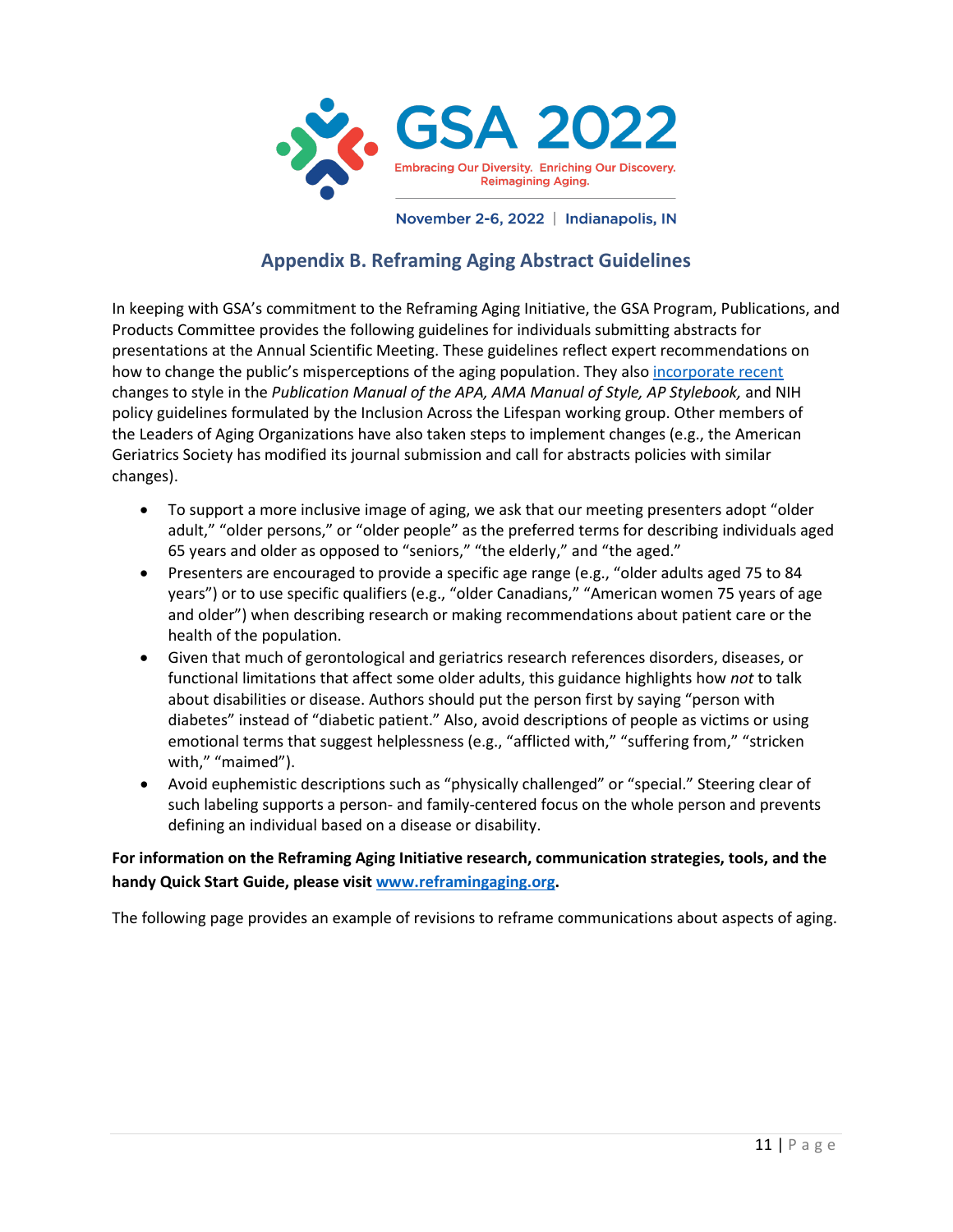

## **REFRAMING AGING GUIDELINES—ABSTRACT EXAMPLE**

**(Revisions to reframe communicating about aspects of aging are identified in bold underlined font.)**

### **Unmodified version:**

Ī

Depression, locus of control, and physical health: Examining arthritis-related pain in **elderly** women

Today's society is experiencing **a "silver tsunami**," which suggests an increase in the number of **aged**  adults in general, and the **number of seniors** diagnosed with a chronic painful **arthritic** condition, in particular. Data show disparate rates of chronic pain reported between men and women. This is particularly relevant among women **suffering from arthritis**. The aim of this study was to determine the relationship between pain intensity, depressive symptoms, health locus of control, and various health and demographic characteristics in a sample of **arthritic elderly** Black women **50+ years of age** (N = 181). Results from the statistical model showed that age, depression, and physical functioning explained unique variance in pain intensity (44%), suggesting that younger age and reporting more depressive symptoms were significant predictors of greater pain intensity among this **sample of elderly women suffering** from pain. These important findings demonstrate the need for more research documenting the underlying processes and risk factors for increased pain intensity. The potential benefits of this approach provide a basis for developing preventive models and pain management strategies for **seniors**  who are **physically challenged with a debilitating** medical condition.

### **Reframed version:**

Depression, locus of control, and physical health: Examining arthritis-related pain in **older** women

Data show **a substantial increase in the number of older adults** nationally and globally. While assessing the positive contributions of the **older adult population**, we find significant differences between men and women in the experience of painful chronic **medical** conditions. This is particularly relevant among women **diagnosed with arthritis**. The aim of this study was to determine the relationship between pain intensity, depressive symptoms, health locus of control, and various health and demographic characteristics in a sample of Black women **75 to 95 years of age, diagnosed with arthritis** (N = 181). Results from the statistical model showed that age, depression, and physical functioning explained unique variance in pain intensity (44%), suggesting that younger age and reporting more depressive symptoms were significant predictors of greater pain intensity among this **sample of older Black women**. These important findings demonstrate the need for more research documenting the underlying processes and risk factors for increased pain intensity. The potential benefits of this approach provide a basis for developing preventive models and pain management strategies for this **population of older women**.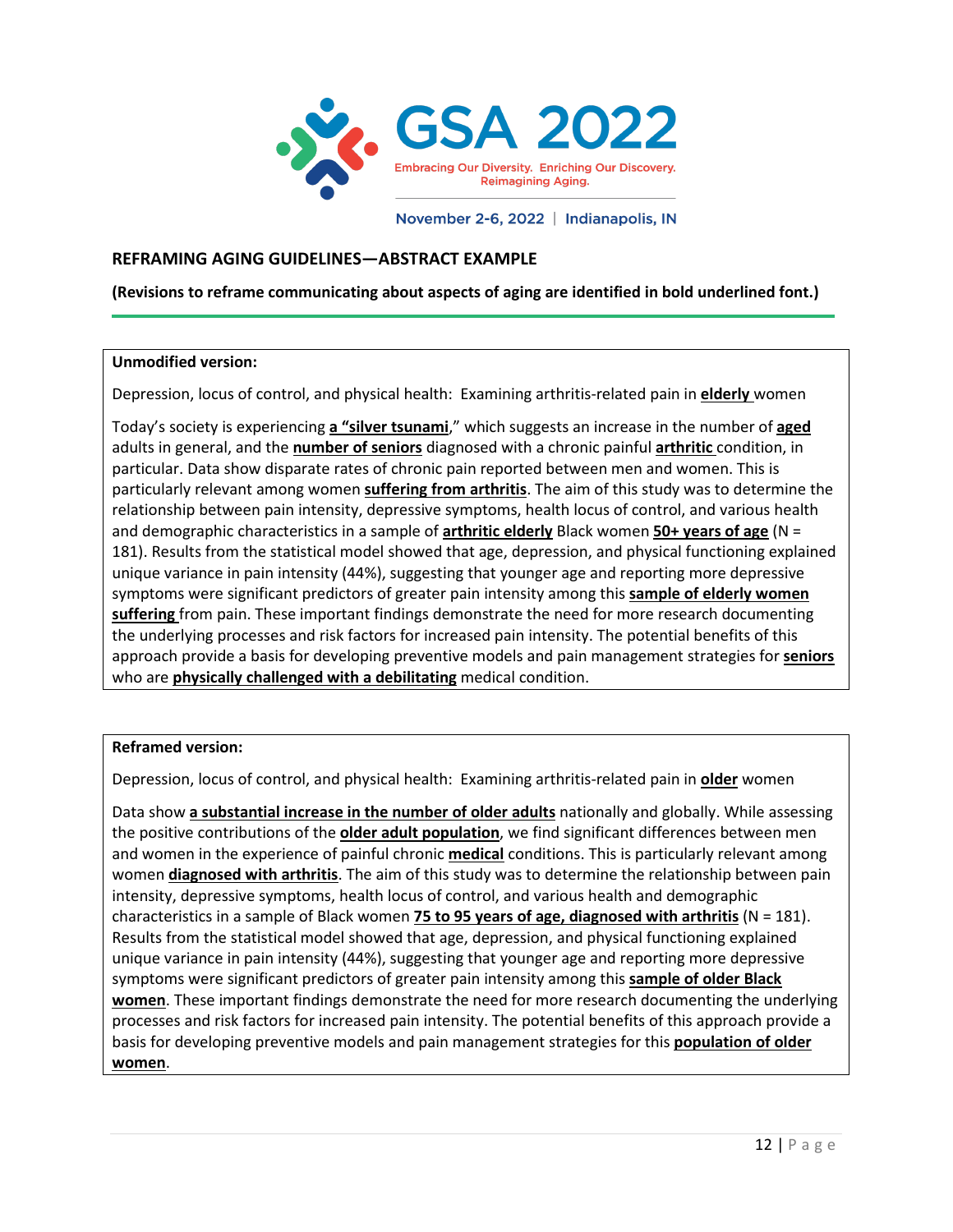

# **Appendix C. Session Topics**

| <b>Acute Care</b>                               |
|-------------------------------------------------|
| <b>Adult Protection and Elder Abuse</b>         |
| Advocacy                                        |
| Ageism                                          |
| Aging in Place                                  |
| <b>Alcohol and Addictions</b>                   |
| Alzheimer's Disease and Related Dementias       |
| Assessment (including Geriatric Assessment,     |
| <b>Functional Assessment, Functional Status</b> |
| Instruments)                                    |
| <b>Assisted Living</b>                          |
| <b>Attitudes About Aging</b>                    |
| <b>Biobehavioral Health</b>                     |
| <b>Biology of Aging</b>                         |
| Biology of Aging: Cell Non-Autonomous           |
| <b>Mechanisms of Aging</b>                      |
| Biology of Aging: Clinical Trials in            |
| Geroscience                                     |
| <b>Biology of Aging: Comparative Biology</b>    |
| and Non-Traditional Models of Aging             |
| <b>Biology of Aging: Complex Interactions</b>   |
| Between Diet, Disease, and Aging                |
| Biology of Aging: Computational and             |
| <b>Systems Approaches to Geroscience</b>        |
| Biology of Aging: Genetic Variation in          |
| Aging                                           |
| Biology of Aging: Immunity and Aging            |
| <b>Biology of Aging: Interventions</b>          |
| Biology of Aging: Mechanisms of                 |
| Cognitive and Neurological Aging,               |
| Neurodegeneration                               |
| Biology of Aging: Mitochondria                  |
| Biology of Aging: Targeting the mTOR            |
| Network                                         |
| Bone (Arthritis, Osteoporosis)                  |

| <b>Brain</b>                                      |
|---------------------------------------------------|
| Cancer                                            |
| <b>Cannabis and Cannabinoids</b>                  |
| Cardiovascular Disease                            |
| <b>Care Values and Preferences</b>                |
| <b>Chronic Disease Management</b>                 |
| Civic Engagement                                  |
| Cognition                                         |
| Cognitive Impairment                              |
| Communication and Language                        |
| <b>Comparative Aging Research</b>                 |
| <b>COVID-19 Pandemic</b>                          |
| Critical Gerontology/Cultural Studies             |
| Cross-Cultural/Cross-National Studies             |
| Death, Dying, and Bereavement                     |
| Delirium                                          |
| Demography                                        |
| Depression and Anxiety                            |
| Disabilities, Intellectual                        |
| Disabilities, Lifelong                            |
| Dyadic Research                                   |
| <b>Disasters and Emergencies</b>                  |
| <b>Economics of Aging</b>                         |
| <b>Education and Training</b>                     |
| <b>Education and Training: Program Evaluation</b> |
| <b>Education and Training: Workforce</b>          |
| Development                                       |
| Emotions                                          |
| <b>Employment and Older Workers</b>               |
| End-of-Life                                       |
| <b>Environment and Aging</b>                      |
| Epidemiology                                      |
| <b>Ethics</b>                                     |
| Falls                                             |
| Family and Intergenerational Relations            |